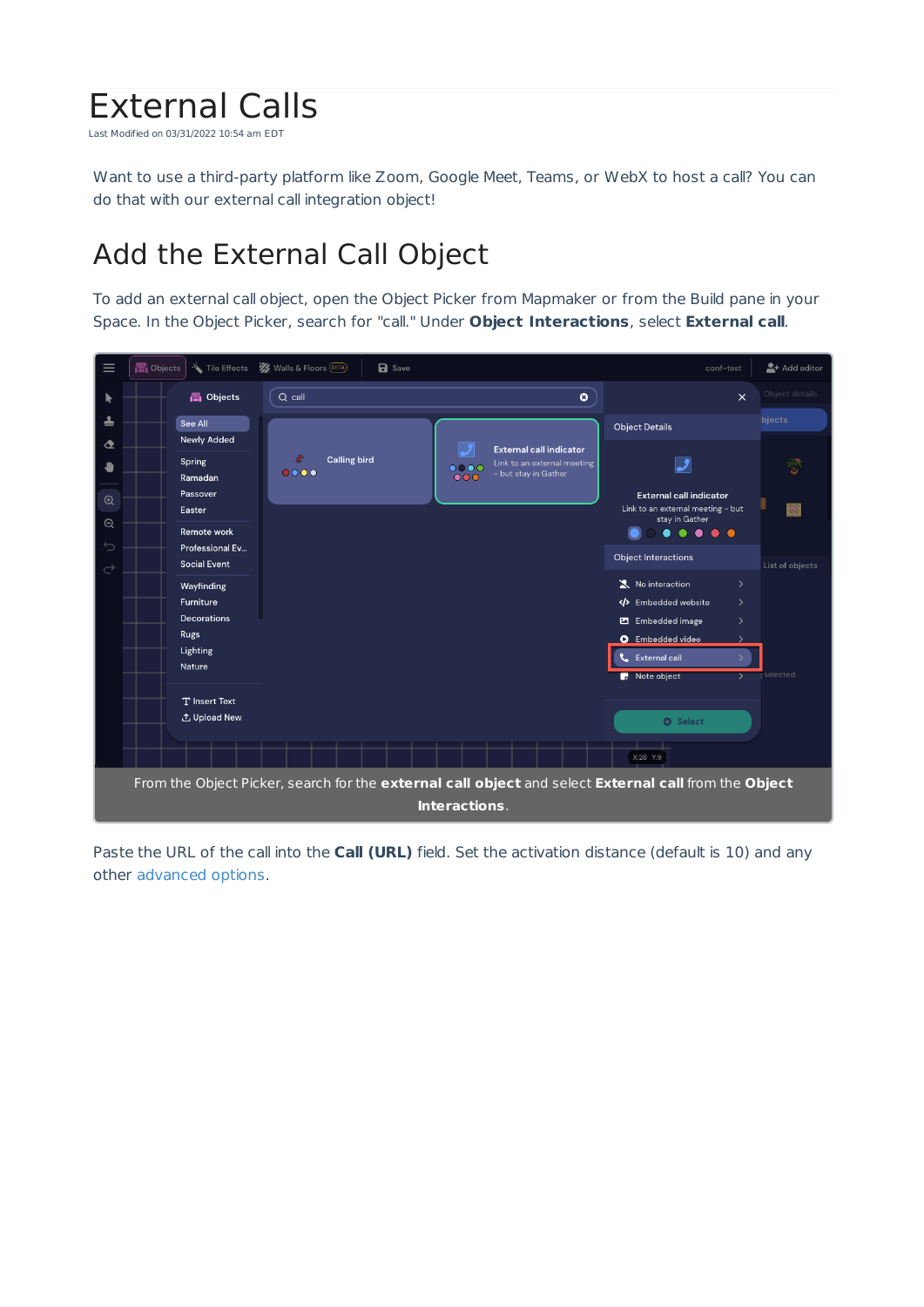

Place the object in your Space and select **Save** in the **Top Nav Menu** of the Mapmaker. (No need to save if using the Object Picker in your Space.) meet.google.com/hashed-url



When anyone walks up to the object, they will be prompted to interact with the default message (Press x to interact) or your custom prompt message. When they press "x" on the keyboard, the embedded call link displays within Gather. They select the link to open the call in another tab. Gather automatically turns off audio and video when visiting an external call link.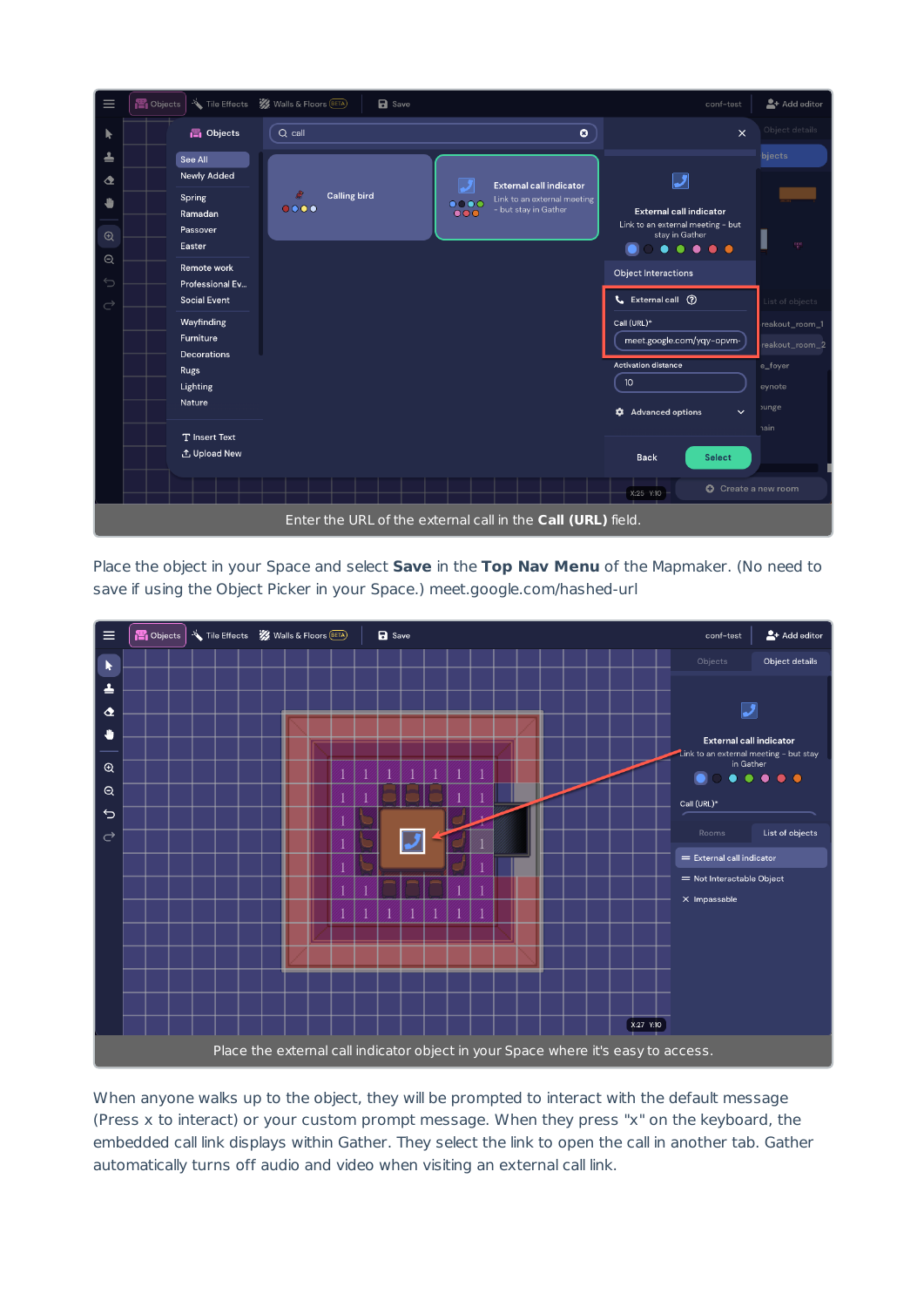

When the call is finished, return to the Gather tab and select **Re-enter** to return to the Room with the call object.

| Riley                                                                                 |        |   |   | $\boldsymbol{\mathsf{x}}$ |
|---------------------------------------------------------------------------------------|--------|---|---|---------------------------|
|                                                                                       |        |   |   |                           |
| Back from the talk?<br>Click this button to re-enter Gather:<br>Re-enter              |        |   |   |                           |
|                                                                                       |        |   |   |                           |
|                                                                                       |        |   |   |                           |
| $\epsilon$<br>Riley<br>Online<br>OOON<br>$\overline{\mathbf{P}}$<br>$\frac{957}{900}$ | 후<br>↗ | 曲 | ∙ | 22.01                     |
| After the call is over, select Re-enter to return to your Gather Room.                |        |   |   |                           |

Here's a short video placing an external call object.

Your browser does not support HTML5 video.